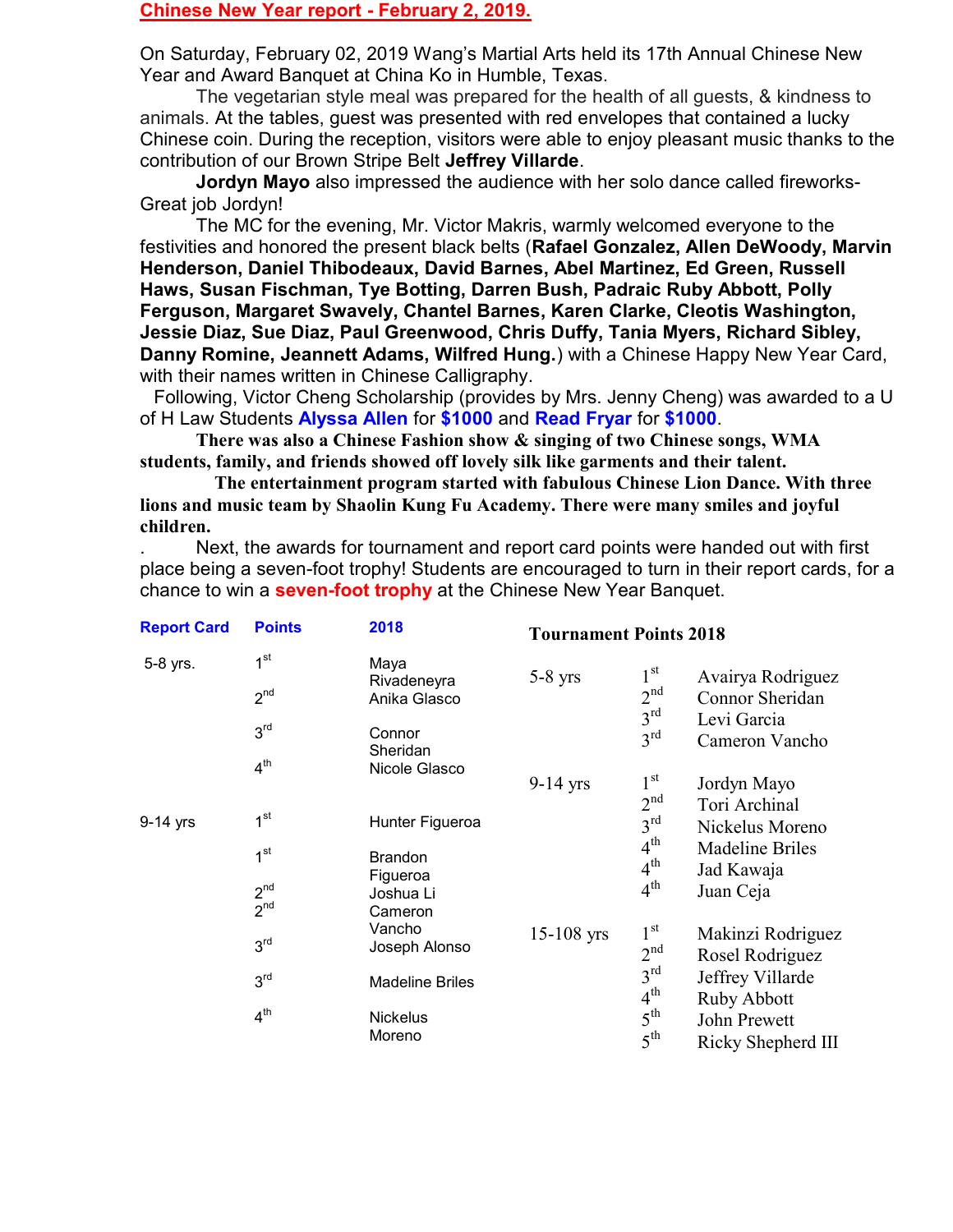Don't forget those tournament points! After each tournament, students should turn in their points for a chance to also win a **seven-foot trophy** at the Chinese New Year Event.

Wang's Martial Arts students presented Kung Fu demonstration. Impressing the audience with what they have learned throughout the years of discipline and practice.

There were numerous smiles and flashes from the cameras. The students were able to participate in a kicking contest, which consisted of 20 or more kicks within 10 seconds. The winners for the contest are as followed,

> 5-8 years old- Juan Ceja 9-14 years old- **Alfred Marayag** 15-108 years old- Dezi Hellsten.

Congratulations to those students who worked hard to win the kicking contest. Door prizes were also drawn at the banquet, the first place winners for Table Leader, and Door prize drawing are as followed,

## Table Prize Drawing Winners

First Place **32' LED TV** David Barnes

Second Place **Network** Keurig Coffee Maker **Tania Myers** Second Place Third Place **Big Golden Pig Chris Duffy Chris Duffy** Fighth Place Golden Dragon Rob Sheridan Sixth Place Golden Horse Golden Horse Jeffrey Villarde Seventh Place Somall Tea Set Susan Fischman Susan Fischman Eight Place Big Set of Chopsticks Polly Ferguson

## Door Prize Drawing

- First Place **Bicycle** Bicycle **Time Hoang** Bicycle **Time Hoang** Second Place Fit bit Joanita Ante Third Place **Big Tea Set Paul Greenwood** Big Tea Set **Paul Greenwood** Fourth Place **Small Golden Pig Linda Duggan** Controller Controller Small Golden Pig Linda Duggan Fifth Place **Picture Scroll** Provide Picture Scroll Cause Agency **Laura Henderson** Sixth Place **Big Set of Chopsticks** Makinzi Rodriguez Seventh Place **Small Golden Pig Small Golden Pig** Noah Gutierrez<br>Eight Place Server Server Bruce Lee Pictures Cleotis Washing Eight Place **Bruce Lee Pictures** Cleotis Washington Ninth Place Small Tea Set Jordyn Mayo Tenth Place **Green Dragon** Green Dragon **Green Bragon** Robert Ante Eleventh Place Small Golden Horse Noah Gutierrez Twelfth Place **Red Chinese Lanterns** Garin Chang
- Fourth Place Big Tea Set Jackie & Rosel Rodriguez

 Once again the banquet was a great success, thanks to everyone at WMA, their family, and friends for making it a successful celebration.